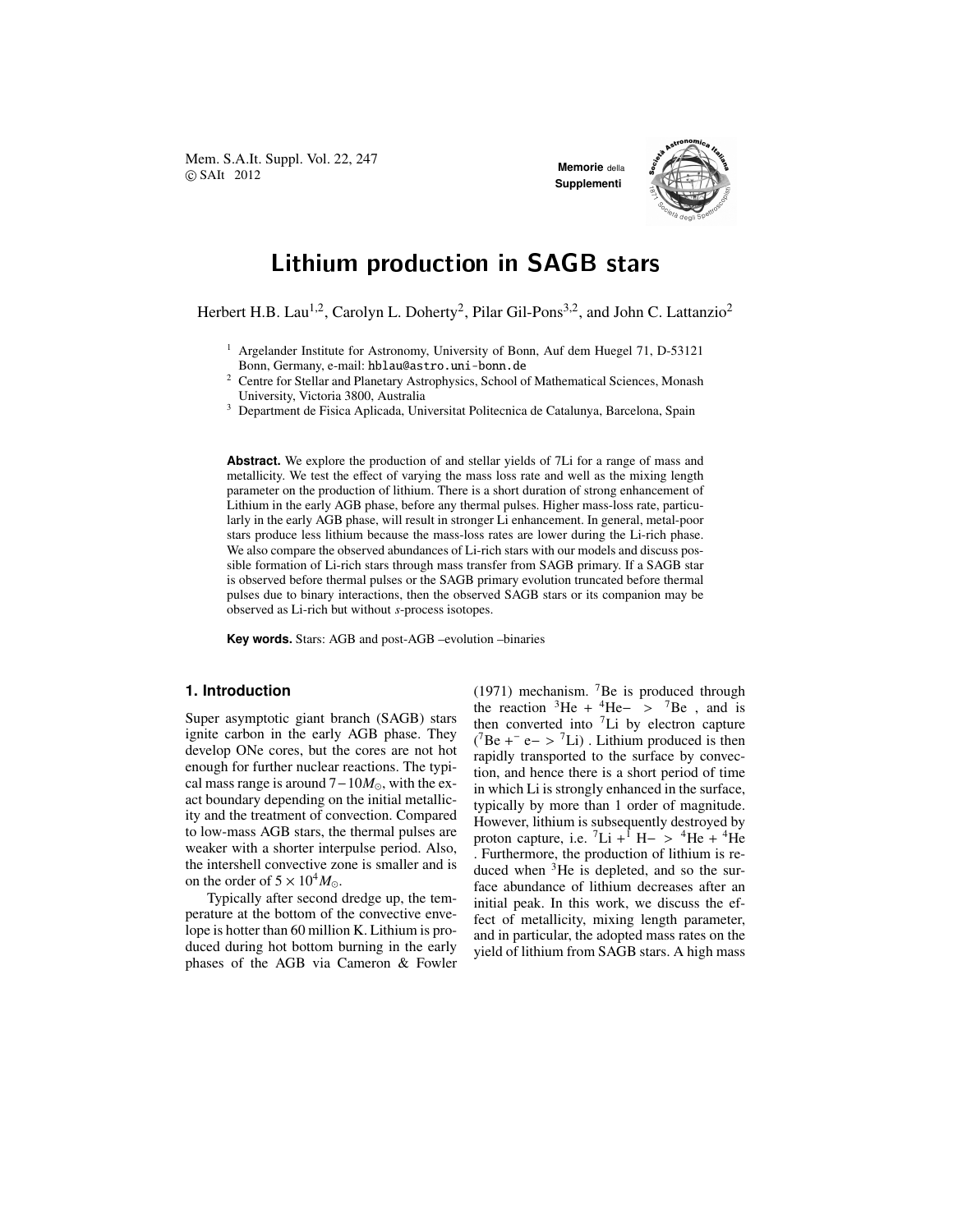loss rate during the Li-enriched period will significantly increase the yield. Also a companion star within a suitable range of separation can accrete materials significantly enhanced in lithium. We compare the observed abundances of a couple lithium-rich stars with our models and discuss whether they could be a SAGB star or companion to a SAGB star or massive AGB star. Ventura & D'Antona (2010) has also studied lithium production in massive AGB and SAGB stars for metallicity  $Z = 10^{-3}$  and their results will also be compared with our work.

### **2. Method**

We use the Monash stellar evolution code MONSTAR to study the evolution of super asymptotic giant branch (SAGB) stars. An extensive set of SAGB evolutionary models computed with this code can be found in Doherty et al. (2010). The numerical problems and detailed description of evolution during the thermal pulsating AGB phases (TPAGB) can be found in Lau et al. (2012). In most of the models AGB massloss rate is calculated based on Vassiliadis & Wood (1993). Other mass loss rates, such as Bloecker (1995)( $\eta = 0.1$ ), van Loon et al. (2005) and Reimers (1975)( $\eta$  = 0.5) are also used to study the effect of mass loss on nucleosynthesis yield. The mixing length parameter is set to 1.75. Other mixing length parameters are also used to investigate how treatment of convection affects the surface lithium abundances. We do not adopt any convective overshooting or extra mixing, such as cool bottom process. The initial Lithium abundance A(Li) is set to be scaled with solar abundances, i.e.  $[Li/Fe] = 0$ , for solar, LMC, SMC metallicitiy. For lower metallicity model, we adopt A(Li)=2.176, representatve of the Spite Pleateau value (Spite & Spite 1982).

Nucleosynthesis calculations for minor isotopes, such as Li, were performed using the post processing program MONSOON (Church et al. 2009), with nuclear network used comprises of 77 nucleosynthetic species up to and including the iron group elements. The yield of Li is shown as the value of  $log$  (< Li >  $/Li<sub>o</sub>$ ), where  $\langle X \rangle$  is the average value of lithium ejected during the whole evolution and  $Li<sub>o</sub>$  is the initial abundances of lithium. The total lithium ejected is calculated by multiplying the instantaneous lithium surface composition with the instantaneous mass-loss rate throughout the whole evolution, and the average lithium composition for the ejecta is the total amount of lithium ejected divided by the total mass ejected, typically the value of the convective envelope. The yield can be considered as the enhancement factor of lithium due to nuclear reactions.

## **3. Result**

In all our models, Li is enriched at the surface for a brief period of time in the early TP-SAGB before the first thermal pulses. The peak abundances of lithium A(Li) can be as high as 4.3 (see fig.1). For the same metallicity, the Li yield is higher for higher initial mass (fig.2. More massive SAGB stars produce a stronger peak of surface Li abundances because temperatures in the base of their convective envelopes are much higher, resulting a more rapid production of Li. The mass loss rate is also higher for massive AGB stars so more Li is extracted when it is strongly enhanced in the surface. In fact, Li yields are highly dependent on the mass-loss rates. The faster mass loss rate, such as the presciption by Bloecker (1995) results in much higher lithium yield because the whole envelope is lost when lithium is strongly enhanced in the surface. For slower mass-loss rates such as the prescription by Reimers (1975), only a small fraction of the lithium produced during the peak is lost from the star through mass loss, and the ejecta from the star changes from Li-rich to Li-depleted throughout the evolution (fig.3). Different mass-loss prescriptions adopted can change the Li yield by more than 1 order of magnitude .

Ventura & D'Antona (2010) has discussed lithium yield in SAGB models for metallicity  $Z = 10^{-3}$ . We do not have a full grid of models at the metallicity yet, but we find that the average lithium abundance in the ejecta of our  $7.5M_{\odot}$  model agree well with their model. The average lithium abundance A(Li) is 3.1 in our models, while A(Li) is 2.9 in their mod-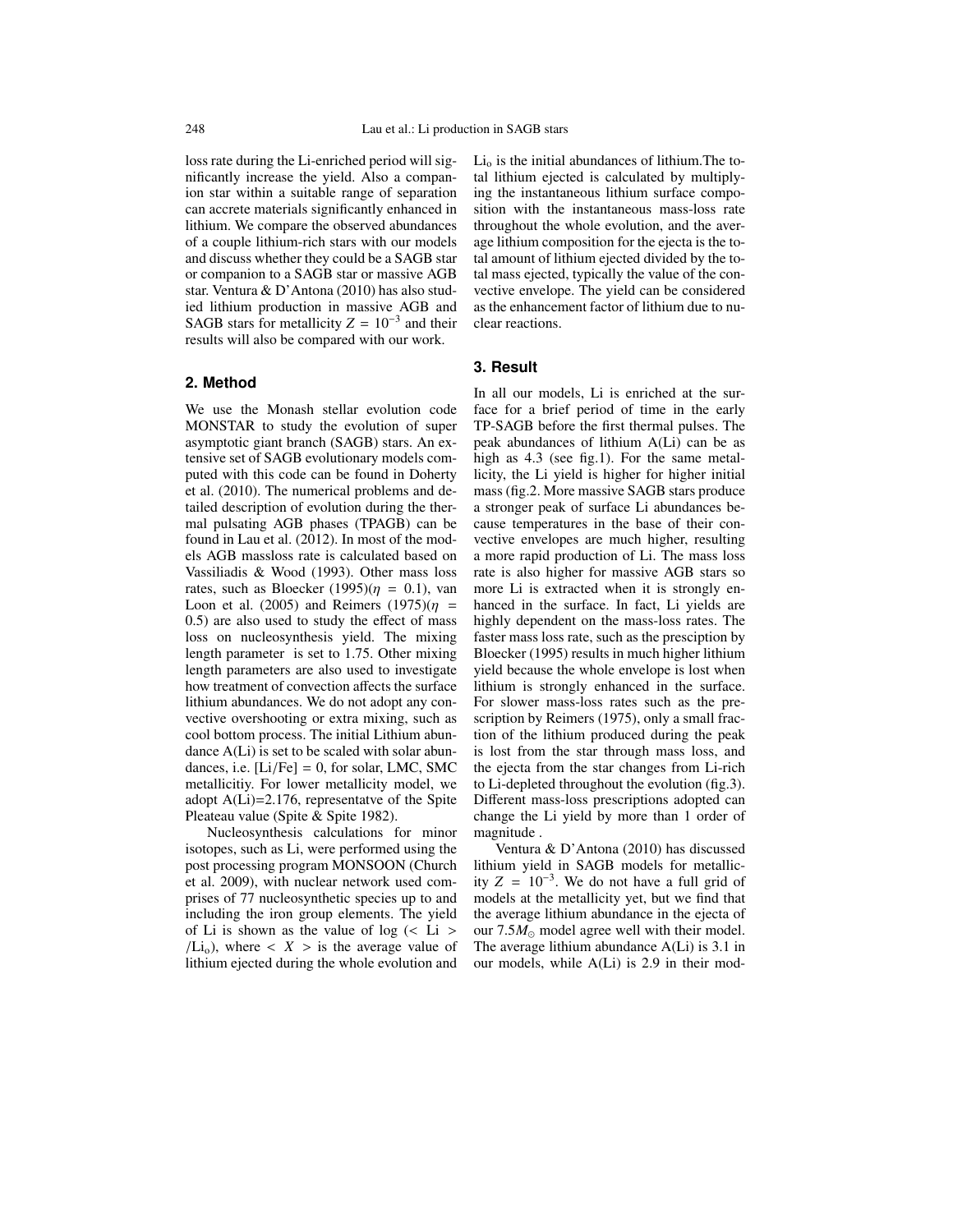

Fig. 1. Evolution of Li surface abundances for various models. Top: 7.5*M*<sup>⊙</sup> models for *Z* = 0.02, 0.008, 0.004, 0.001 (top to bottom). It shows that at lower metallicity, Li is depleted much faster. Bottom: Solar metallicity models for 7.5*M*<sup>⊙</sup> 8*M*<sup>⊙</sup> 8.5*M*<sup>⊙</sup> and9*M*⊙. The more massive models reach a higher peak of Li. The time are scaled such that at time=0 is roughly when Li is at its peak.

els. However, in our  $6.5M_{\odot}$  and  $7M_{\odot}$ , our average lithium yield is negative, while in their models the lithium yield is close to zero. This is probably because the mass loss prescription we use (Vassiliadis & Wood 1993)'s is in general slower than that the prescription used by Ventura & D'Antona (2010) (Bloecker 1995).

Increasing mixing length parameter  $\alpha$  actually decreases the net yield of Li. Increasing  $\alpha$ results in a much larger temperature at the base

of convective envelope and leads to faster depletion of lithium. Therefore, while increasing  $\alpha$  leads to a slight increase of mass loss rate, the peak lithium value is lower and lithium is depleted much faster, resulting a low yield of lithium (fig.3).

At lower metallicities, the temperatures at the base of the convective envelopes are higher so AGB stars with lower initial masses can produce Li at lower metallicity. For the same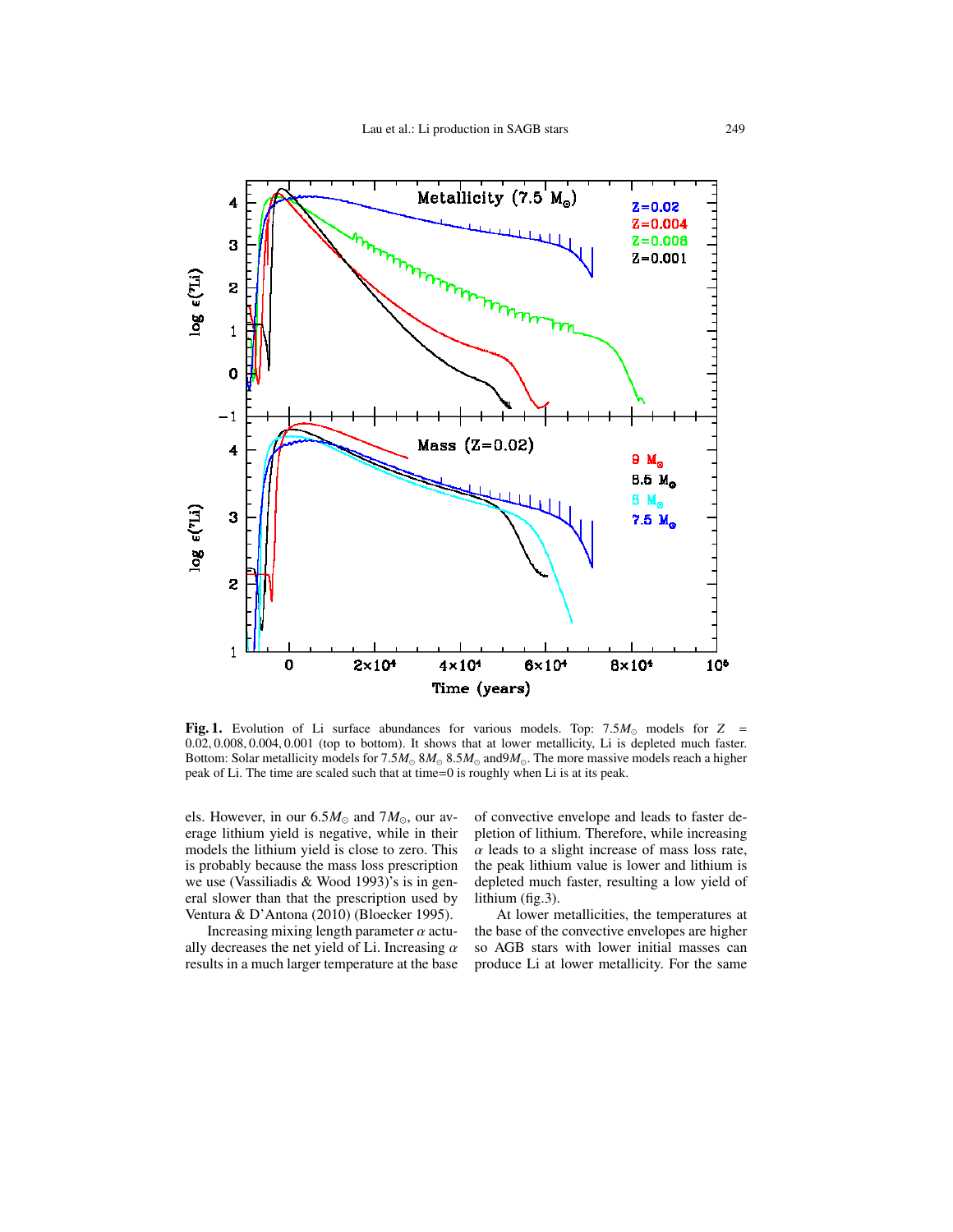

Fig. 2. Li Yield for models at different masses and metallicities. Stars(Z=0.002), Triangle(Z=0.008), circle (Z=0.004), square(Z=0.001). Yields for metal rich models tend to give higher yield, but the trend is not uniform among all masses.

initial mass, the peak surface Li abundances is higher at lower metallicity. However, the mass-loss rate is also lower because the stars are much more compact. Therefore, it is much harder to extract lithium before it gets destroyed, and so the Li yield is lower if we adopt the same mass-loss prescription. In general the higher metallicity stars produce more lithium than metal-poor stars. However, the presence of a close companion at suitable separation

can strip off the envelope at the early AGB through mass transfer. The companion stars will then accrete materials that is significantly enhanced in Li and any mass lost due to nonconservative mass transfer will also eject Lirich material. This can be one possible site to produce Lithium, although the actual contribution will strongly dependent on the initial distribution of separation and masses for binaries.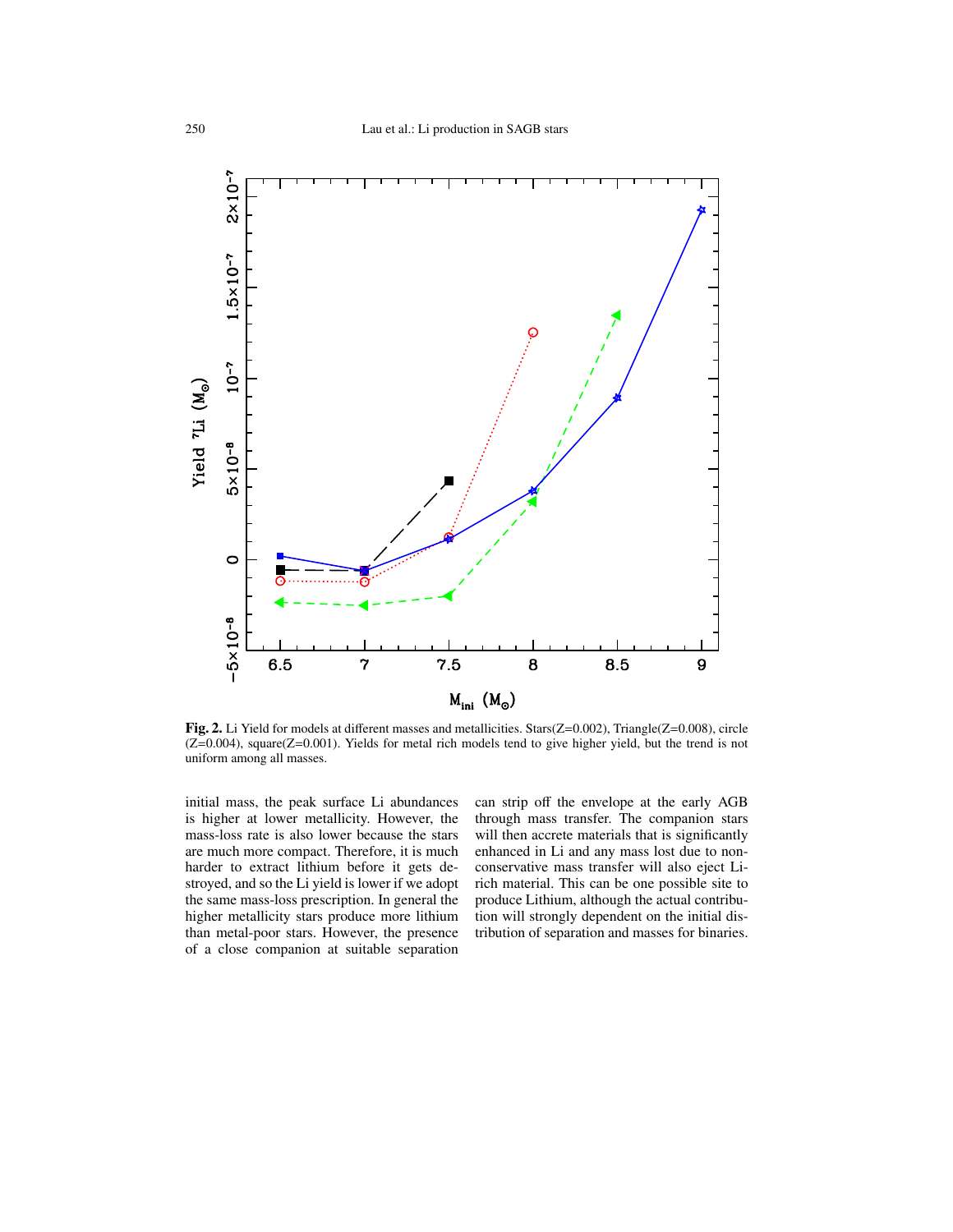

Fig. 3. Evolution of Li abundances for models with different mass loss rate and mixing length parameter. Top: Models for (left to right) Bloecker (1995), Vassiliadis & Wood (1993), van Loon et al. (2005), Reimers (1975). For model with Bloecker (1995) mass loss rate, the whole envelope is lost when Li is still strongly enhanced. Bottom: Models with different mixing length parameter  $\alpha$ . (from left to right)  $\alpha = 3.5$ ,  $\alpha = 2.625$ ,  $\alpha$  = 1.75 (default). Models with higher mixing length parameter clear deplete Li much quicker.

## **4. Discussion**

In our models we find that lithium is significantly enhanced in the early TPAGB phase, typically before any thermal pulses. Therefore, there is a period that the surface composition of the stars are rich in lithium, but not in *s*-process isotopes (see fig.4. In fact, we expect stars with observed strong Li enhancements, such as R Nor with A(Li)=+4.6 (Uttenthaler et al. 2011), not to be enhanced in *s*-process isotopes, such as Tc. In that regards, observed abundances of R Nor is consistent with massive AGB/SAGB models just before thermal pulses. On the other hand, AGB stars with significant carbon and *s*-process enhancement should have lower or no lithium enhancement because most lithium produced have been destroyed. Because the pe-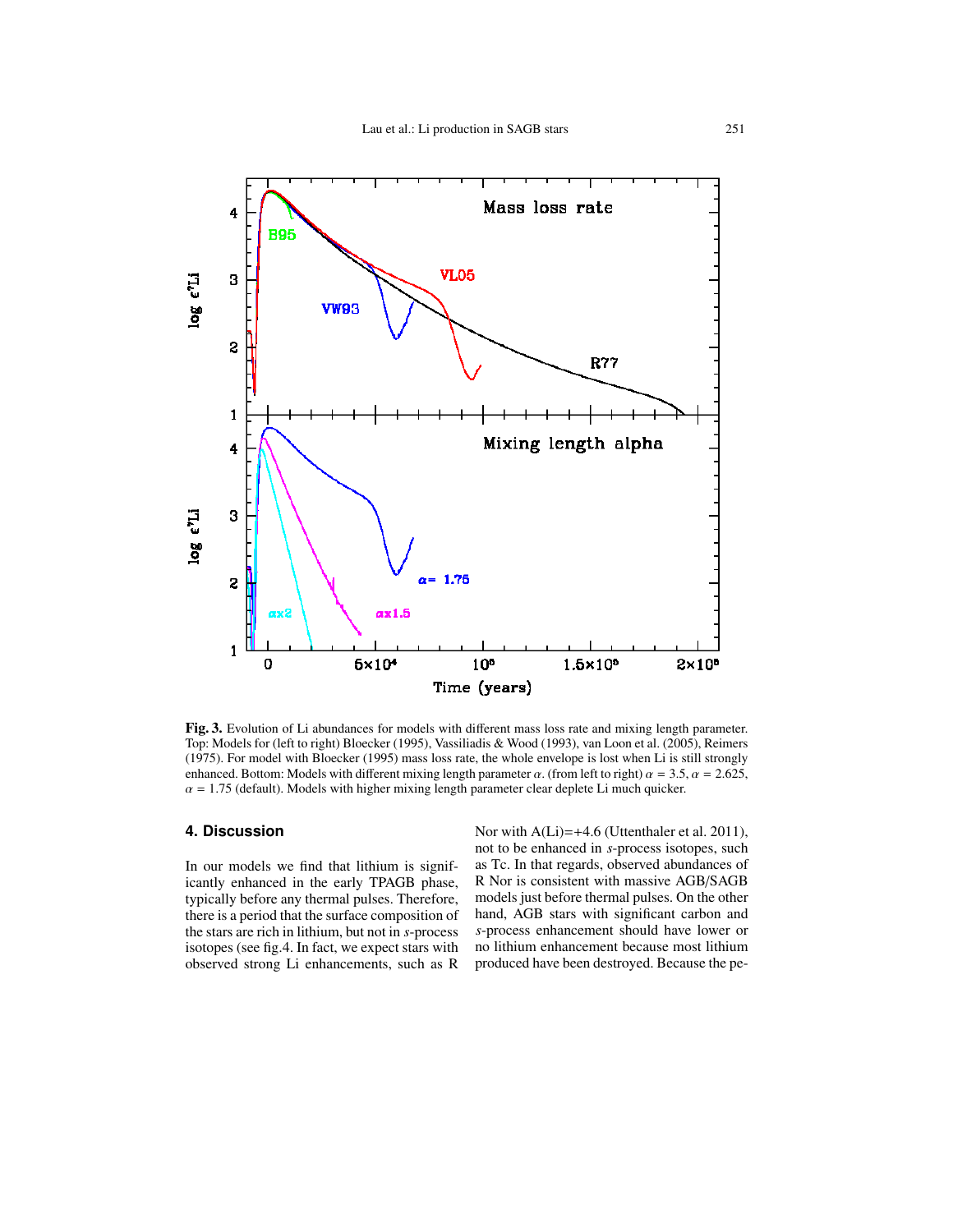

Fig. 4. Top: Surface sodium and lithium evolution with time for  $8.5M_{\odot}$  model at  $Z = 0.02$ . Bottom: Radius evolution for the same model. It is clear that the lithium enhancement occurs at the same time when the star is expanding in the AGB phase. In this model, the sodium abundance do not change significantly.

riod for significant Li enhancement is rather short, we should not expect to see many Li-rich AGB stars.

In a binary system, the observed abundances of the companion stars will depend on when and how mass is transferred. The star is rapidly expanding when lithium is enhanced during early AGB phase (see fig.4), so if the primary stars fills the Roche lobe in this period, the whole envelope is then stripped off rapidly and Li-rich materials is transferred onto the companion star. Also, the evolution of the primary AGB star is truncated because the whole envelope is lost before the onset of thermal pulses and hence there is no third dredgeup, and *s*-process or carbon will not be enhanced. As a result, the companion star may only accrete materials enriched in lithium, but not *s*-process isotopes. It may be a possible way to form super-Li-rich turnoff stars, such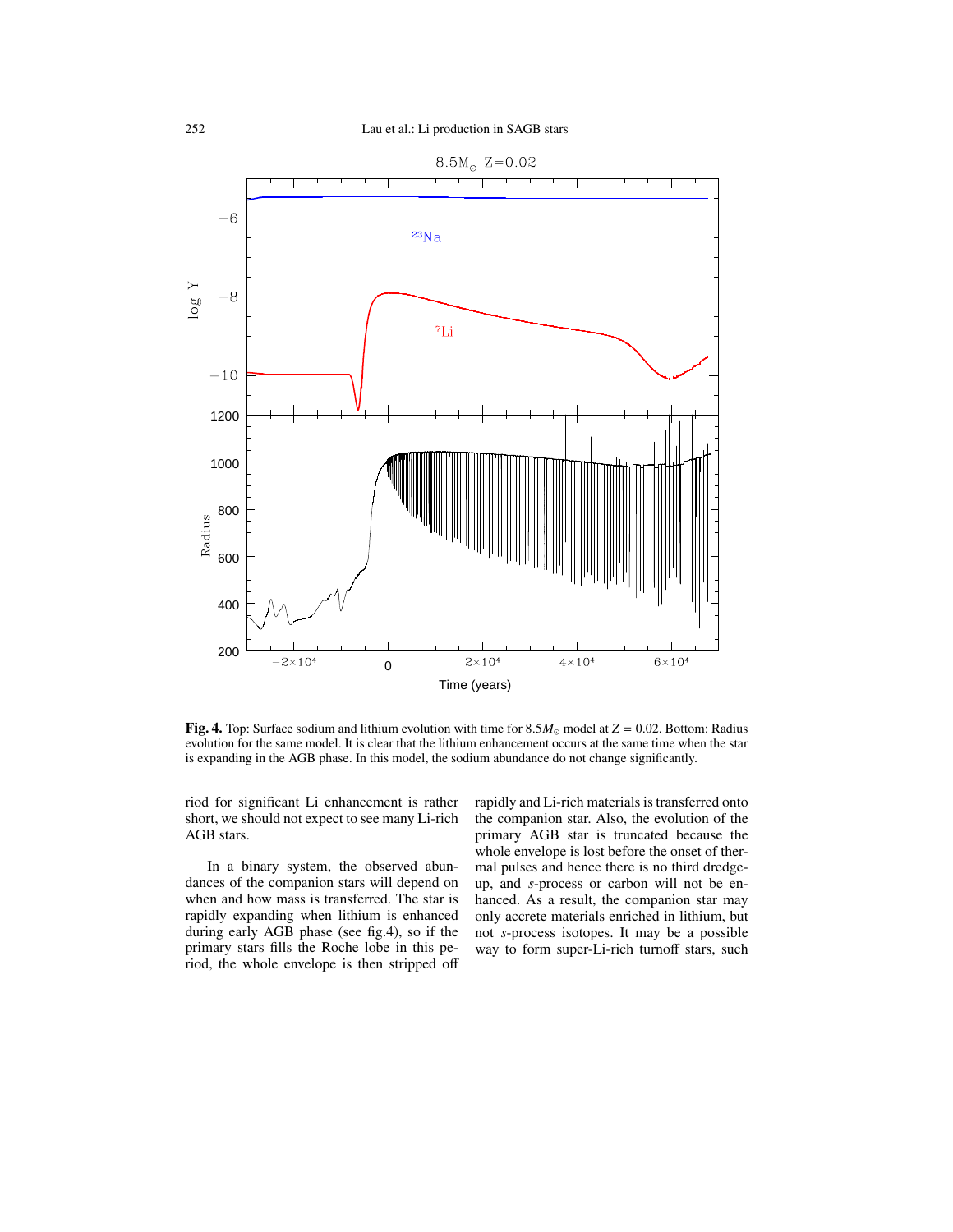

Fig. 5. Top: Surface lithium evolution with time for  $8.5M_{\odot}$  model at  $Z = 0.008$  (x-axis is years). Bottom: Surface neon and sodium evolution with time for  $8.5M_{\odot}$  model at  $Z = 0.008$ . In this metallicity, sodium and neon are enhanced roughly at the same time as lithium.

as the one observed by Koch et al. (2011), even though overabundance of *s*-process elements are not observed. Because the primary AGB star have already undergone second dredge up, some elements such as nitrogen should also be enhanced. For example, sodium is enhanced at the same time as lithium (see fig.??), although the enhancement is much stronger in low metallicity. Therefore, if such enhancement is not observed, particularly in

low metallicity stars, it may potentially rule out the scenario involving AGB companion. Although detailed binary evolutionary models will be required to predict the observed abundances, particularly if other mixing process, such as thermohaline mixing (Stancliffe & Glebbeek 2008), can change the surface composition of the secondary after mass transfer. Nevertheless, the actual frequency of this formation channel can only be determined by a